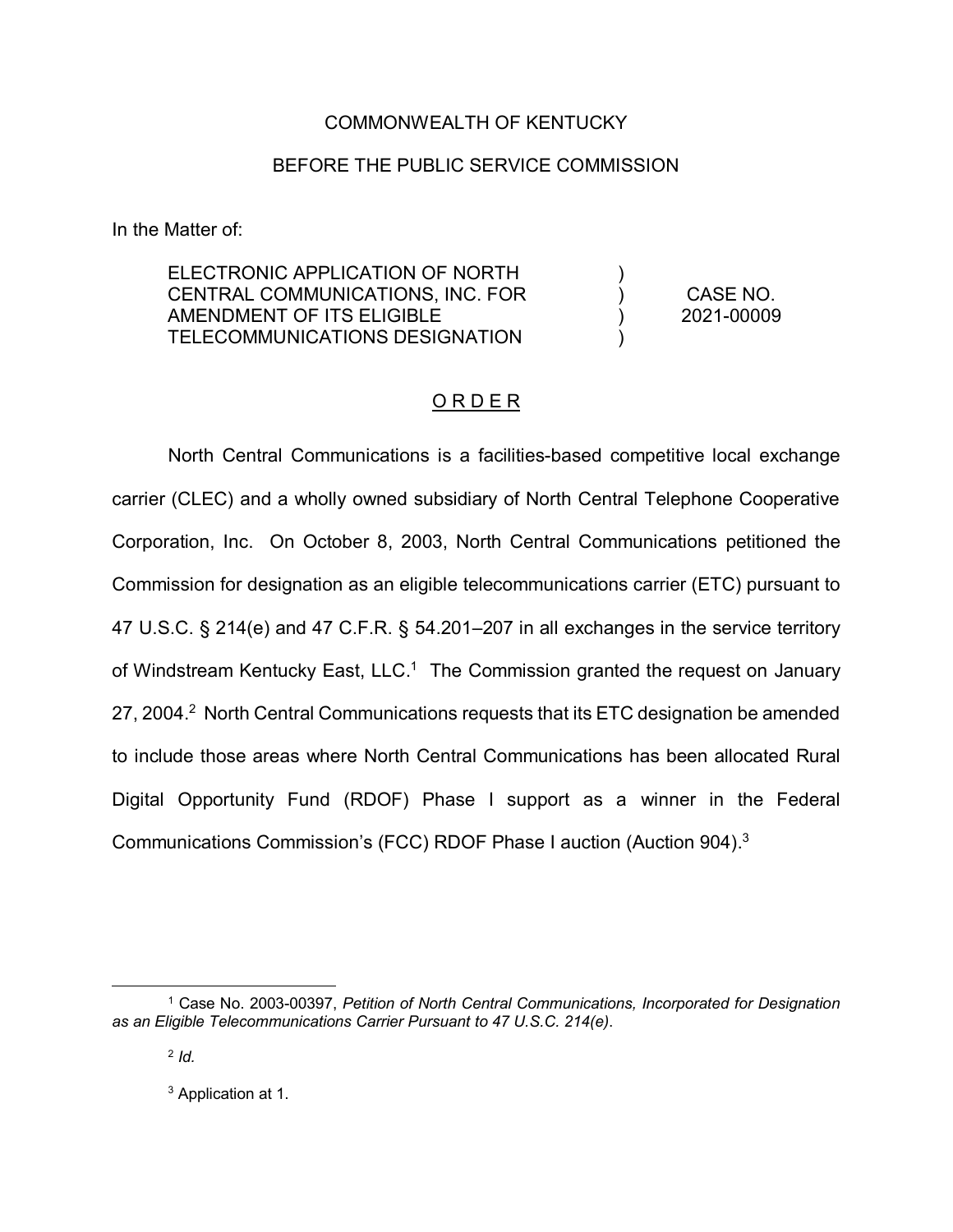North Central Communications was awarded \$2,125,953.10 to serve 261 census blocks in Kentucky in the FCC's Auction 904.<sup>4</sup> The vast majority of the RDOF areas are in the exchanges already designated as ETC eligible in the 2004 ETC Designation. North Central Communication is requesting that the census blocks outside its existing ETC designation also be awarded ETC status.<sup>5</sup> North Central Communications has been operating as a CLEC via its own facilities since 2002 and continues to meet the obligations required by ETC Designation. FCC rules require winning bidders to receive ETCdesignation in the RDOF areas no later than 180 days after the public notice identifying the winning bidders.<sup>6</sup>

North Central Communications has provided an affidavit certifying it will use federal universal support "only for the provision, maintenance and upgrading of facilities and service for which the support is necessary" consistent with Section 254(e) of the Telecommunications Act of 1996. 7

North Central Communications has provided sufficient evidence for this Commission to grant ETC status in the requested areas of the state of Kentucky. This designation will benefit consumers in Kentucky by expanding the range of competitive choices, promoting the deployment of broadband, and by providing an incentive for incumbent telephone companies to improve their existing networks. Therefore, the

 <sup>4</sup> Rural Digital Opportunity Fund Phase 1 Auction (Auction 904) Closes, Winning Bidders Announced, FCC Form 683 Due January 29, 2021, Public Notice, 35 FCC Rcd 13888, Att. A (2020) (Closing Public Notice).

<sup>5</sup> Application, Attachment A.

 $6$  47 C.F.R. § 54.804(b)(5).

<sup>7</sup> Application, Attachment B.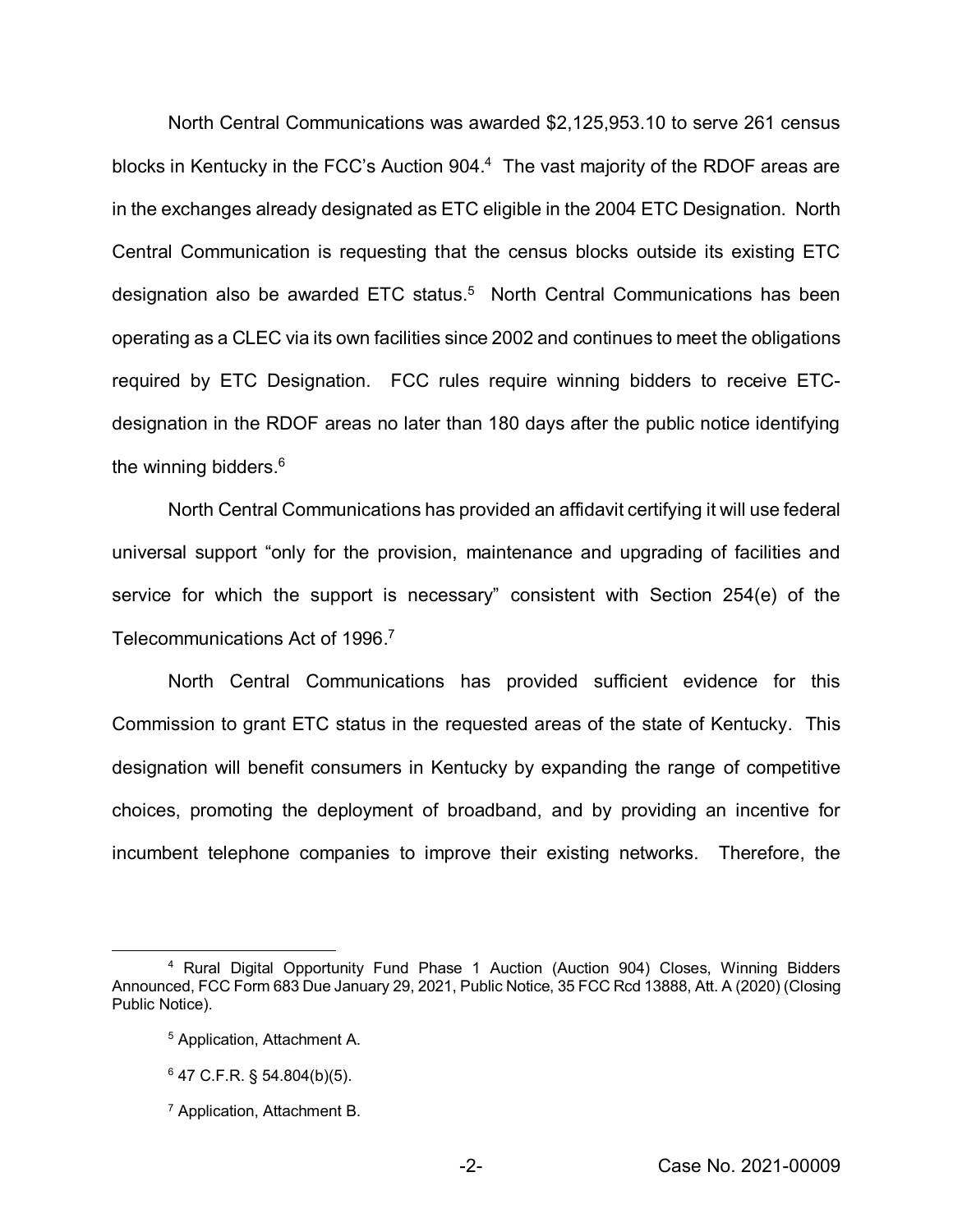Commission finds it is in the public interest to designate North Central Communications as an ETC in additional areas of the state.

Having reviewed the evidence of record and being otherwise sufficiently advised, the Commission HEREBY ORDERS that:

1. North Central Communications is designated as an ETC in the census blocks listed in Attachment A to the application.

2. North Central Communications has certified to the Commission that it will comply with the FCC's criteria, in accordance with 47 U.S.C. § 254(e), and is therefore eligible to receive Universal Service Fund support for the current certification period.

3. The Executive Director shall serve a copy of this Order upon the FCC and the Universal Service Administrative Company.

4. This case is closed and removed from the Commission's docket.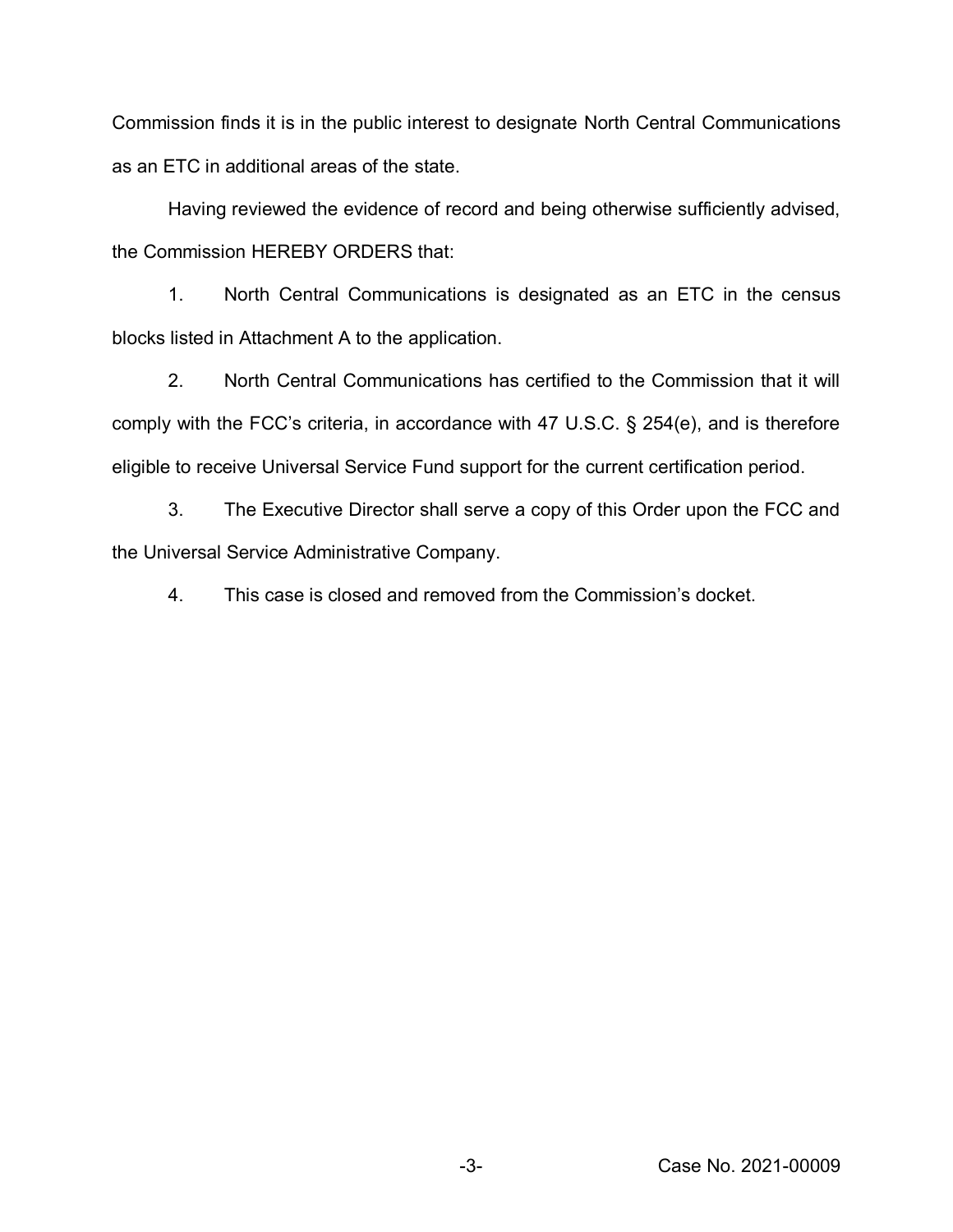By the Commission



ATTEST:

2 fridwell

Executive Director

Case No. 2021-00009